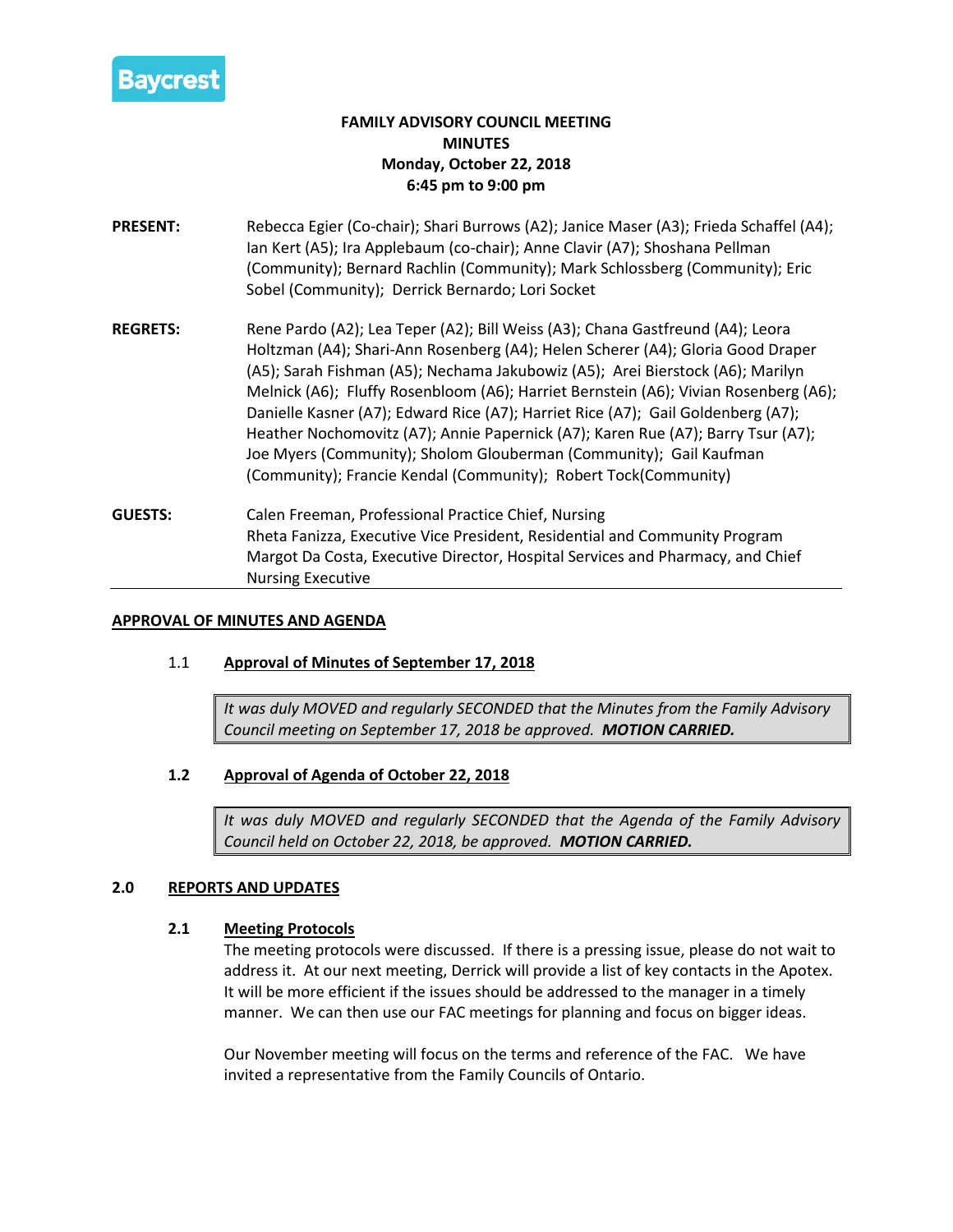**2.2 Safely You Program Calen Freeman, Professional Practice Chief, Nursing, and Roseanne Aleong, Director of Research, Innovation and Translation** The Safely You project consists of wall-mounted cameras that use artificial intelligence mechanisms to detect falls from video in real-time. Calen showed a video of how the cameras are being used in the United States. The Safely You cameras will be installed on Apotex 5 and 7, with resident/POA consent.

The camera will capture the fall, including 5 minutes before the fall and 5 minutes after the fall. There will be immediate notification to the nursing staff that someone has fallen. The staff can view the video afterward to see what contributed to the fall and if there was anything that could have been done to prevent the fall.

This project is being funded by a grant through the Centre for Ageing and Brain Health Innovation (CABHI) and in part by the company. This is a voluntary study. The research department will be approaching the residents and families to obtain their consent.

**2.3 Strategic Plan - Brainstorming Rheta Fanizza, Executive Vice President, Residential and Community Program and Margot Da Costa, Executive Director, Hospital Services and Pharmacy, and Chief Nursing Executive**

Rheta introduced Margot Da Costa. Margot is the Chief Nursing Executive for all of Baycrest, as well as the Executive Director for the hospital and pharmacy. With regard to the strategic plan, Margot is the executive responsible for Goal #1: Provide an exceptional, person and family-centered residential and health care experience. We need to be able to assess this goal in a year or so to ascertain if we are making progress. The FAC would like to be included in any future discussions regarding the Strategic Planning.

Discussion included:

- There is a lot of reference to people in the community and research. We need more focus for the residents who are living in the Apotex. Margot explained that the term Clients refers to patients, residents and members of the community who use our facilities such as outpatient clinics or day programs.
- We can develop our own plan for the Apotex and decide how we want to apply the Objectives set out in the Strategic Plan.
- Focus on communication. We need to be clear who our go-to person is. We are hoping that this will be clearer when we move forward with PointClickCare. The system identifies the social worker as the first person to contact. They will in turn assist with forwarding the request/concern to the appropriate person.
- We need to show a yearly breakdown for the 5 years. Previously, Baycrest has never shown the annual progress and whether we have been achieving our goals.
- The Quality Improvement Plan (QIP) for the Apotex includes a section on Resident Satisfaction. We are tracking the responses on the Resident Satisfaction Survey. In particular, we are tracking whether the resident needs have been met.
- We would like to see more interprofessional meetings so everyone would work together for the good of the resident.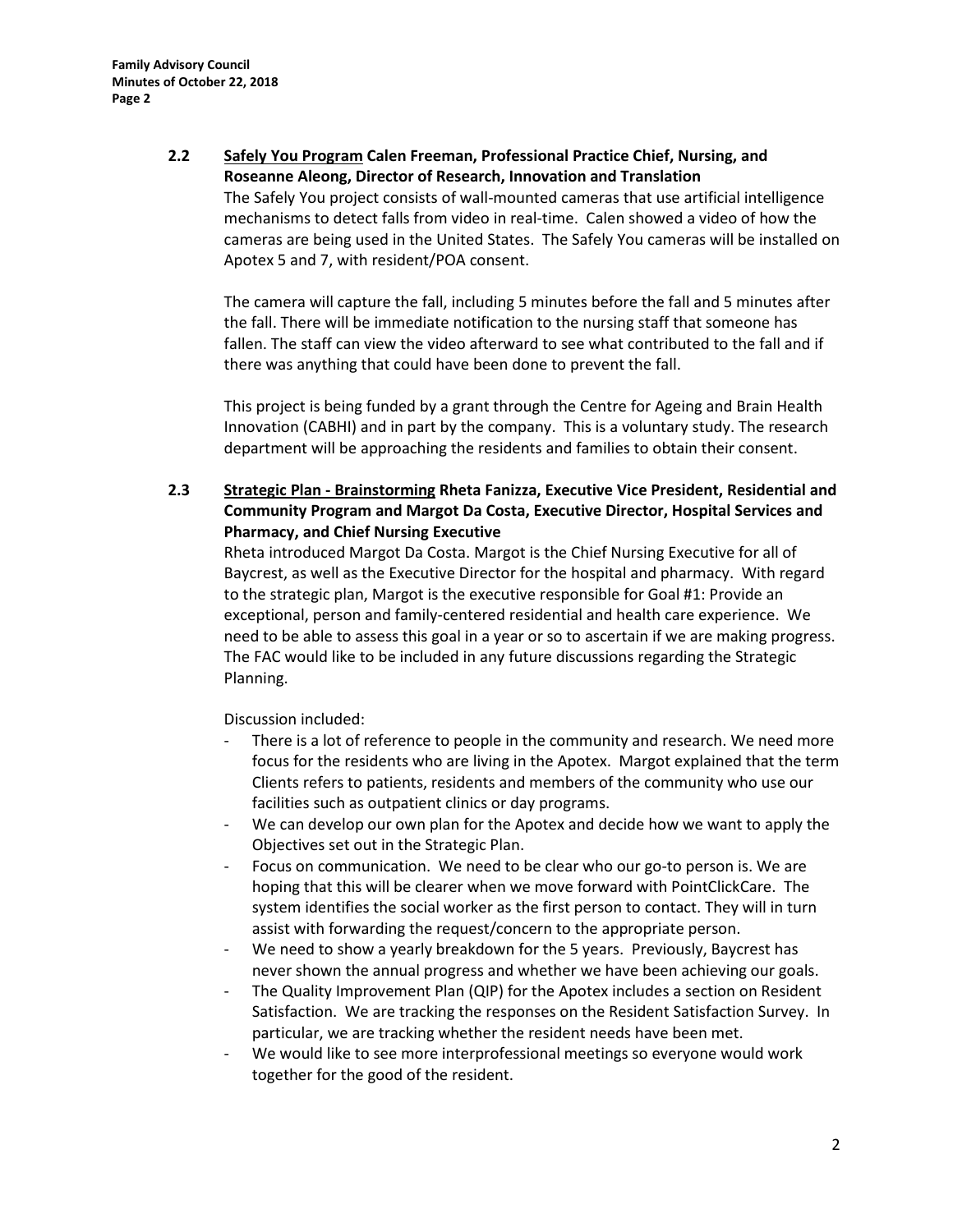- We need to create ownership of the units. Everyone working on the unit has a responsibility to all the residents on the unit. We should ask the unit managers to step in and greet residents, as well as demonstrate the skills to their staff.
- It would help to have regular performance reporting on programs.

Next steps: Margot stated that they are starting to meet with different groups to obtain information. We will keep the FAC informed as we go forward in developing the plan.

#### **3.0 STANDING ITEMS**

#### **3.1 Apotex Update – Derrick Bernardo**

#### Ministry of Health Inspection

We are still waiting for the Report from the Ministry of Health Inspection. Derrick will provide an update at the next meeting. We currently have inspectors on-site reviewing critical incidents. They have been here for 2 weeks.

#### PointClickCare (Electronic Health Record Program)

PointClickCare(PCC) is the new e-health program. We are working within our timelines to ensure that we will be able to go live on October 30, 2018. We are currently training all staff and managers with regard to the assessment tools and policies. There will be more communication as we roll out the program. There will be a physician ordering program included in PCC. We are currently reviewing over 5000 physician orders being input into PCC. We are also trying to streamline a lot of the processes. We are on budget and meeting all our timelines. The program will allow nursing staff to scan medications. This will help to avoid errors. As well, the PSW's will be provided with Ipads to document completed tasks.

#### Food Services / Dietary

We have fully executed the fall menu and have been receiving positive feedback with regard to the new dishes. We have interviewed food services manager candidates to replace Deb Martinussen. We have selected one person and are finalizing the offer.

#### Research Initiatives

We are currently participating in 13 research initiatives, not including the capital projects. Our Apotex 2 North project, looking at the environment to enhance the lives of our residents, is underway. The Open Spaces project on Apotex 5 North is also underway. The walls and doors have been constructed. We are waiting for the fire pulls stations and then we will be putting up the murals. The Long Term Care Rooms of the Future , one on Apotex 2 and the other on Apotex 6, have been started. Our IT team is training and coaching the residents on how to use Alexa. Derrick will look into ways of enhancing the wifi and making it available to residents, especially on Apotex 2.

## **Staffing**

Discussion occurred regarding staff absenteeism, especially on the weekends. We have a mitigating strategy where we have been assigning additional staff to these shifts. Our managers and HR are working together to review staffing issues occurring during the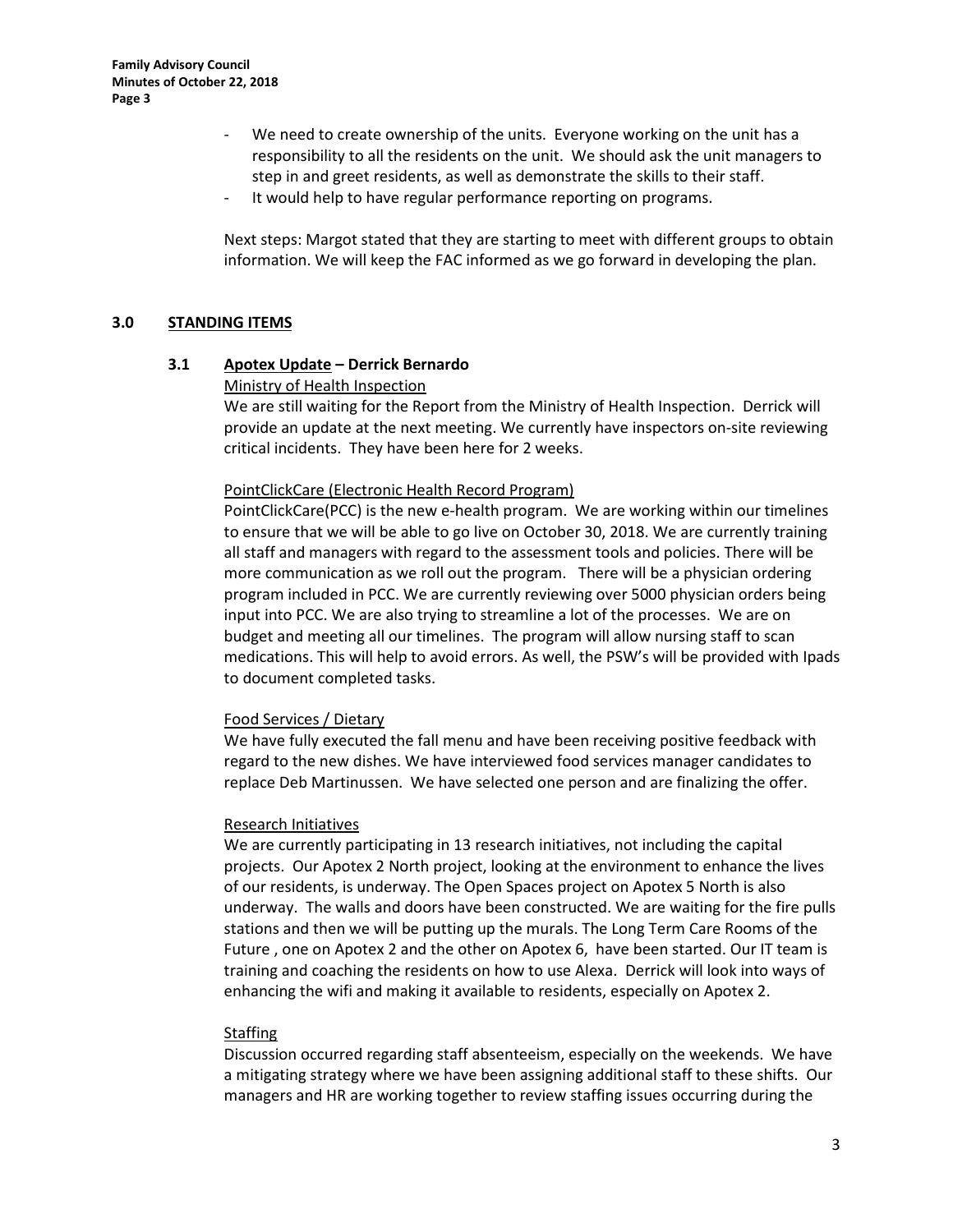**Family Advisory Council Minutes of October 22, 2018 Page 4**

> weekends. We have received approval for the time & attendance program and will be rolling it out soon.

# **4.0 NEXT MEETING**

The Family Advisory Council will next meet on Monday, November 12, 2018 at 6:45pm in the Exton Boardroom.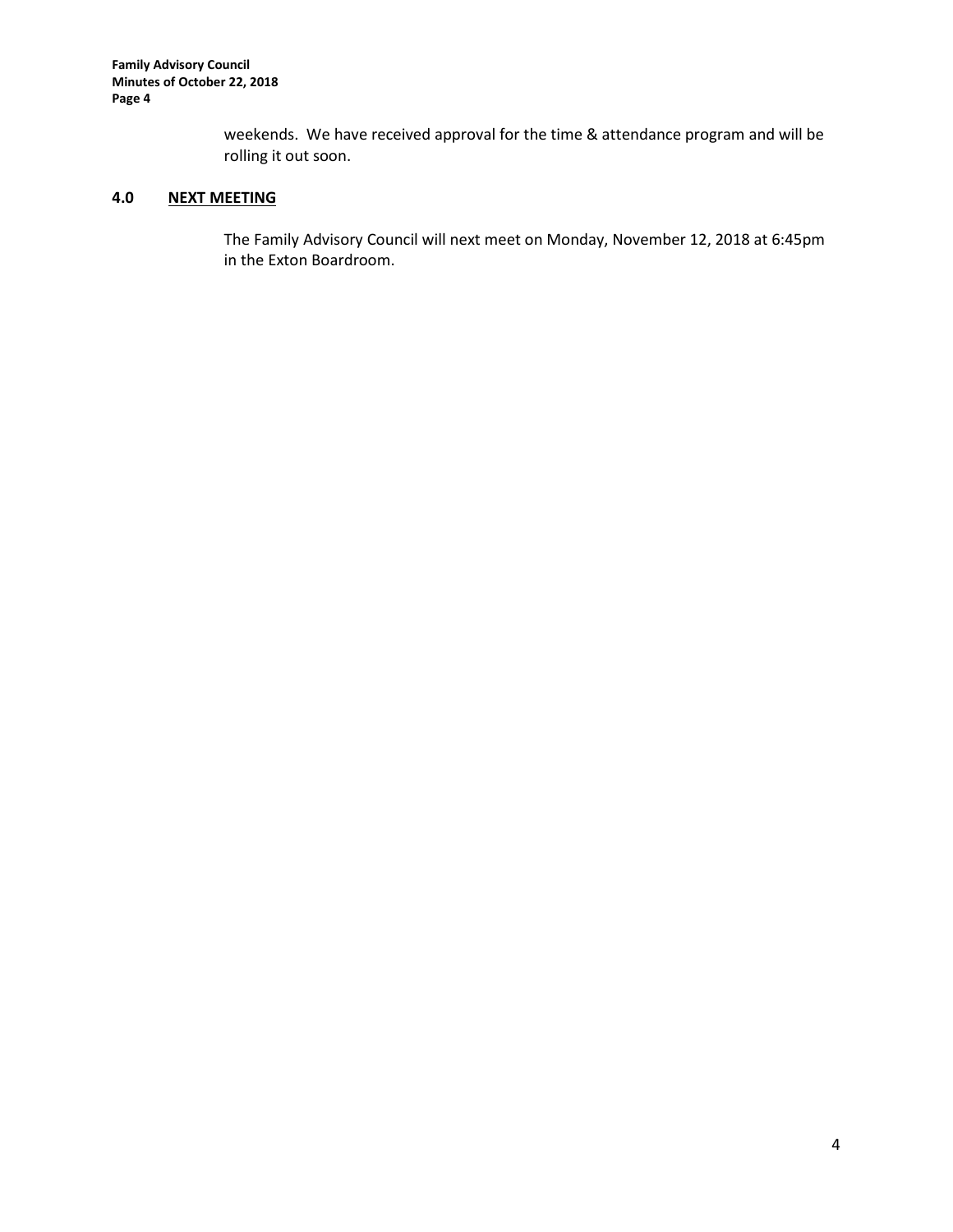

# **FAMILY ADVISORY COUNCIL MEETING MINUTES Monday, November 12, 2018 6:45 pm to 9:00 pm**

- **PRESENT:** Rebecca Egier (Co-chair); Shari Burrows (A2); Janice Maser (A3); Shari-Ann Rosenberg (A4); Frieda Schaffel (A4); Sarah Fishman (A5); Gloria Good Draper (A5); Ian Kert (A5); Ira Applebaum (co-chair); Anne Clavir (A7); Gail Kaufman (Community); Francie Kendal (Community); Bernard Rachlin (Community); Mark Schlossberg (Community); Eric Sobel (Community); Derrick Bernardo; Lori Socket
- **REGRETS:** Rene Pardo (A2); Lea Teper (A2); Bill Weiss (A3); Chana Gastfreund (A4); Leora Holtzman (A4); Helen Scherer (A4); Nechama Jakubowiz (A5); Arei Bierstock (A6); Marilyn Melnick (A6); Fluffy Rosenbloom (A6); Harriet Bernstein (A6); Vivian Rosenberg (A6); Danielle Kasner (A7); Edward Rice (A7); Harriet Rice (A7); Gail Goldenberg (A7); Heather Nochomovitz (A7); Annie Papernick (A7); Karen Rue (A7); Barry Tsur (A7); Joe Myers (Community); Sholom Glouberman (Community); Shoshana Pellman (Community); Robert Tock(Community)

#### **GUESTS:**

#### **APPROVAL OF MINUTES AND AGENDA**

### 1.1 **Approval of Minutes of October 22, 2018**

*It was duly MOVED and regularly SECONDED that the Minutes from the Family Advisory Council meeting on October 22, 2018 be approved. MOTION CARRIED.*

## **1.2 Approval of Agenda of November 12, 2018**

*It was duly MOVED and regularly SECONDED that the Agenda of the Family Advisory Council held on November 12, 2018, be approved. MOTION CARRIED.*

#### **2.0 REPORTS AND UPDATES**

#### **3.0 STANDING ITEMS**

#### **3.1 Apotex Update – Derrick Bernardo**

Ministry of Health Inspection

We are still waiting for the Report from the Ministry of Health Inspection. Derrick will provide an update at the next meeting. We had 2 inspectors on-site reviewing critical incidents which occurred in 2018. They were here for 3 weeks. The three areas of focus were resident to resident abuse, staff to resident abuse and falls.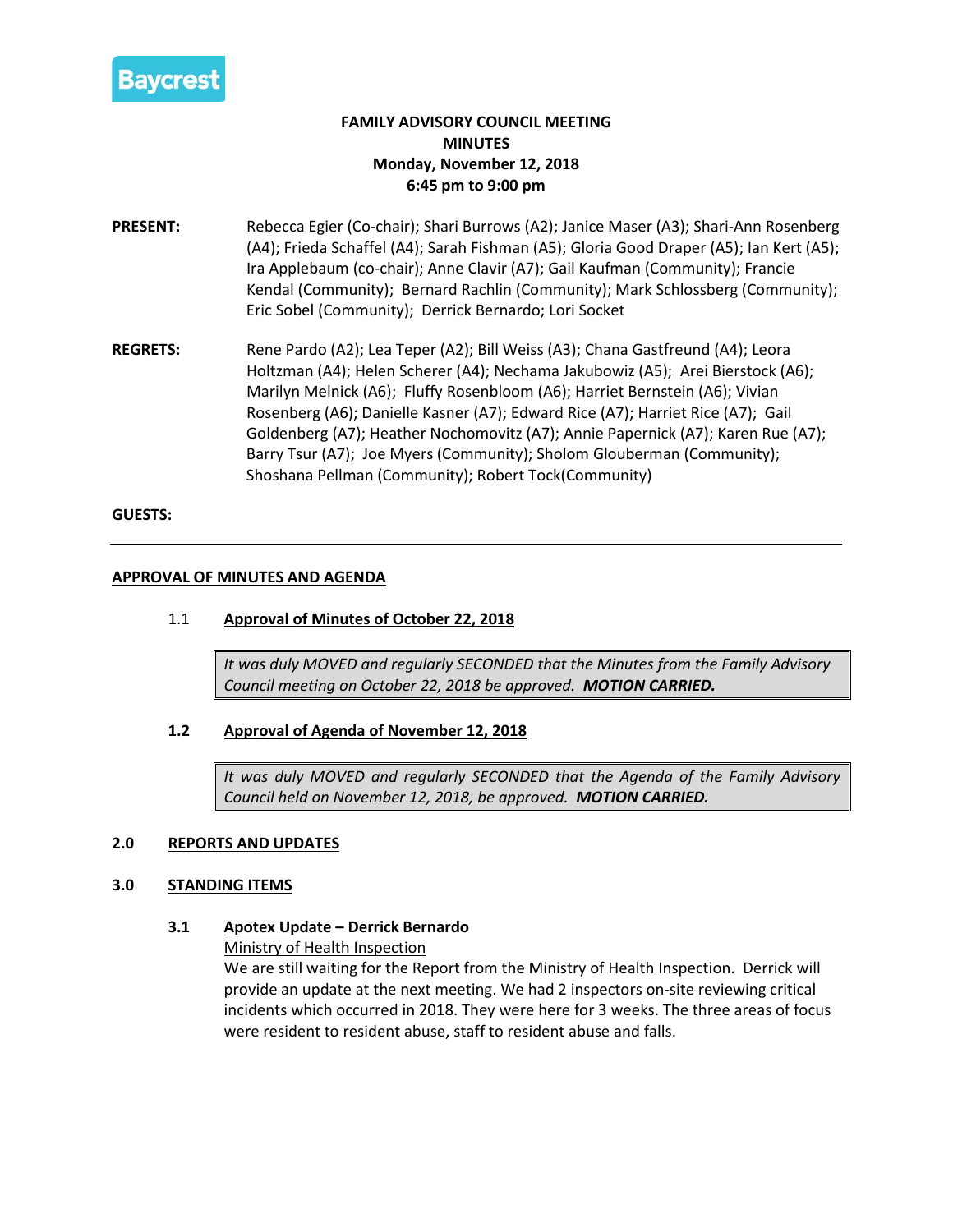#### PointClickCare (Electronic Health Record Program)

PointClickCare(PCC) is the new e-health program. This is currently being rolled out. Our go-live date was October 30, 2018. Congratulations to the staff as they are smoothly making the transition to PCC. We are deploying additional I-pads for the staff to use for inputting into PCC.

#### New Ministry Funding for an RN

There is new funding for all long term care facilities in Ontario for a new RN position. We will be using the funds to address the gaps we currently have in some of our floors. We are currently interviewing for a registered staff member. If you wish to participate in the interview, please connect with Lori.

## Food Services Manager

We have interviewed food services manager candidates to replace Deb Martinussen. We have selected one person, however this person turned down the offer. We are currently recruiting again for this position.

#### Public Health

Public Health is currently conducting an inspection of the Apotex as a result of a complaint of bug infestation in one of our serveries. No issues were identified. We do regular pest control measures. We did receive 4 minor infractions: (1) no paper towels in the hand wash sink, (2) dish wash temperature was not in the normal range, (3) untidiness under the pot wash sink, and (4) hairnet was not completely covering someone's hair. All infractions have been addressed and corrected.

## Outbreak

We have an upper respiratory outbreak on Apotex 4RF. We are working diligently to get all our residents vaccinated for the flu. Our goal is to have all flu shots completed by November 23rd.

## OLTCA Conference

We are presenting at the Ontario Long Term Care Association conference next week. One of our managers, Homaira, will be presenting with members of the CLRI, Centre for Learning, Research and Innovation, on a project using an appreciative inquiry approach to care.

## ACTION:

1. Invite Homaira to an upcoming meeting to present on the Appreciative Inquiry Approach to Care.

## Research Initiatives

Derrick provided an update to the projects underway in the Apotex. Our Apotex 2 North project, looking at the environment to enhance the lives of our residents, is currently in the demolition phase. The completion date is March 2019. The Open Spaces project on Apotex 5 North is also underway. The walls and doors have been constructed. We are waiting for the fire pulls stations and then we will be putting up the murals. The Long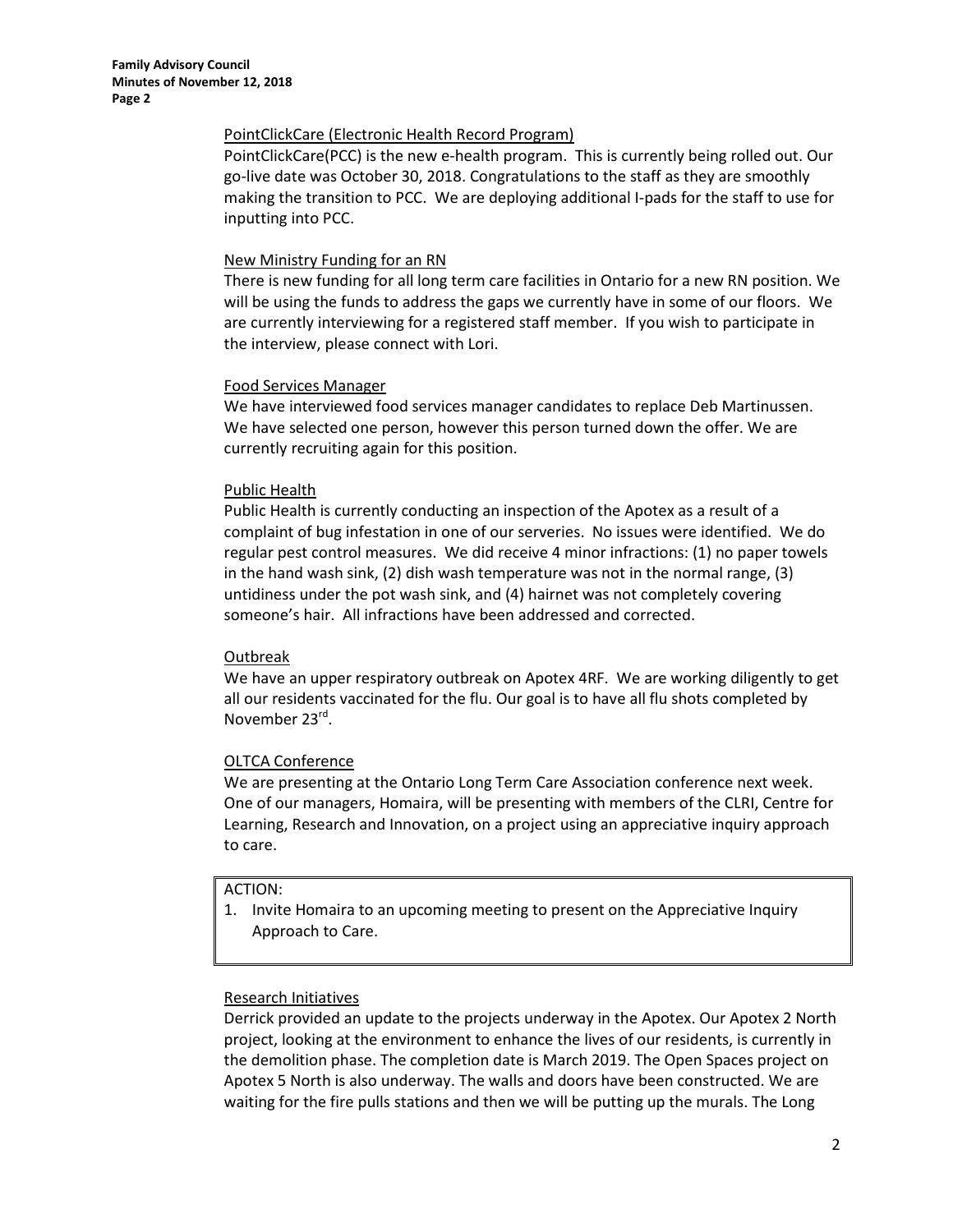**Family Advisory Council Minutes of November 12, 2018 Page 3**

> Term Care Rooms of the Future, one on Apotex 2 and the other on Apotex 6, have been started. Our IT team is training and coaching the residents on how to use Alexa. Discussion ensued around the privacy issues of using Alexa. Lori will ask our IT department and privacy officer.

## **3.2 FAC Closed Meeting**

The remainder of the FAC meeting was held in camera.

# **4.0 NEXT MEETING**

The Family Advisory Council will next meet on Monday, December 10, 2018 at 6:45pm in the Exton Boardroom.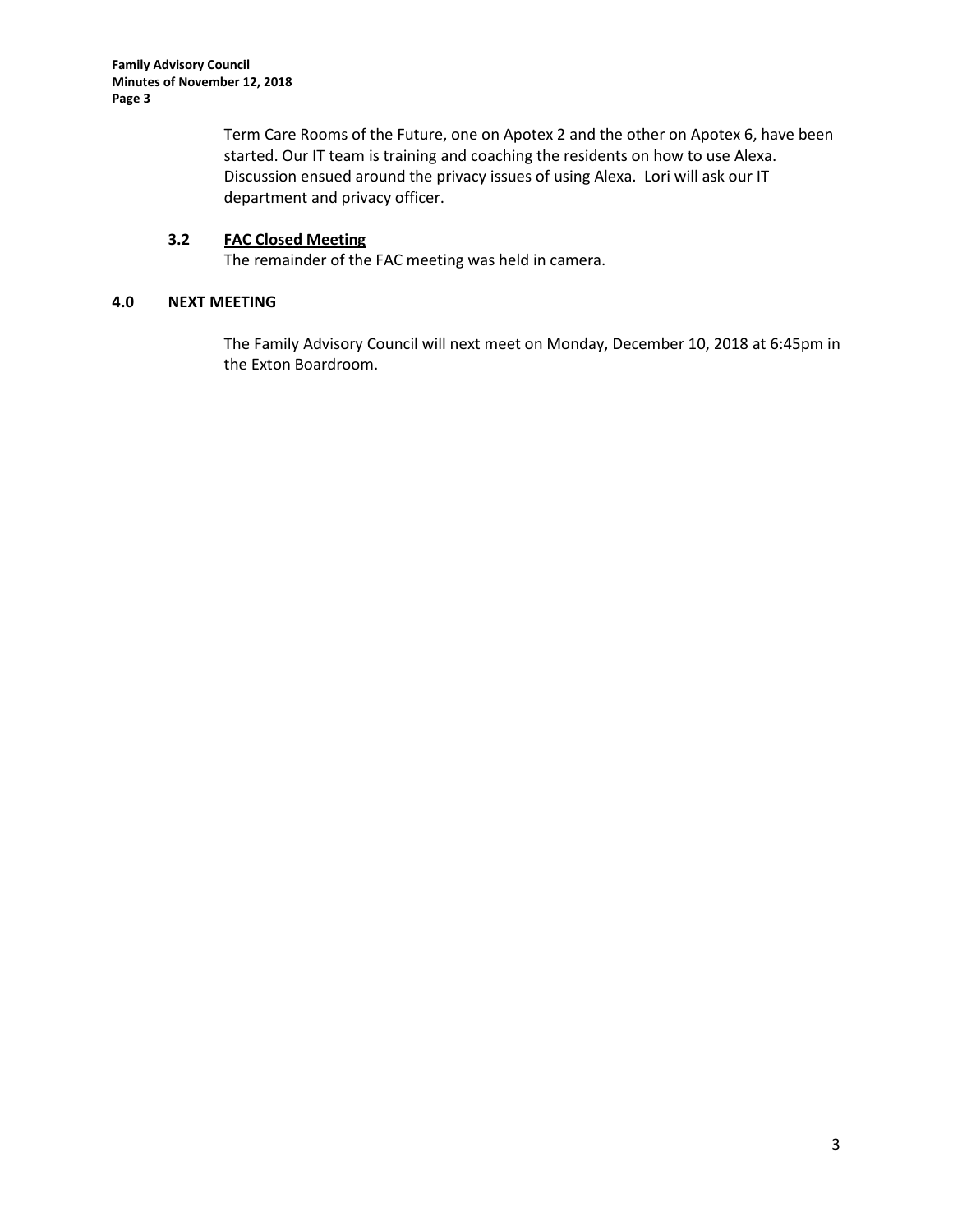

# **FAMILY ADVISORY COUNCIL MEETING MINUTES Monday, December 10, 2018 6:45 pm to 9:00 pm**

- **PRESENT:** Rene Pardo (A2); Janice Maser (A3); Gloria Good Draper (A5); Ian Kert (A5); Ira Applebaum (co-chair); Anne Clavir (A7); Sholom Glouberman (Community);Francie Kendal (Community); Shoshana Pellman (Community); Bernard Rachlin (Community); Derrick Bernardo; Lori Socket
- **REGRETS:** Rebecca Egier (Co-chair); Shari Burrows (A2); Lea Teper (A2); Bill Weiss (A3); Chana Gastfreund (A4); Leora Holtzman (A4); Shari-Ann Rosenberg (A4); Frieda Schaffel (A4); Helen Scherer (A4); Sarah Fishman (A5); Nechama Jakubowiz (A5); Arei Bierstock (A6); Marilyn Melnick (A6); Fluffy Rosenbloom (A6); Harriet Bernstein (A6); Vivian Rosenberg (A6); Danielle Kasner (A7); Edward Rice (A7); Harriet Rice (A7); Gail Goldenberg (A7); Heather Nochomovitz (A7); Annie Papernick (A7); Karen Rue (A7); Barry Tsur (A7); Gail Kaufman (Community); Joe Myers (Community); Mark Schlossberg (Community); Eric Sobel (Community); Robert Tock(Community)

#### **GUESTS:**

#### **APPROVAL OF MINUTES AND AGENDA**

### 1.1 **Approval of Minutes of November 12, 2018**

*It was duly MOVED and regularly SECONDED that the Minutes from the Family Advisory Council meeting on November 12, 2018 be approved. MOTION CARRIED.*

#### **1.2 Approval of Agenda of December 10, 2018**

Item 3.1 Risk and Safety Information – Deferred to February 2019

*It was duly MOVED and regularly SECONDED that the Agenda of the Family Advisory Council held on December 10, 2018, be approved with changes. MOTION CARRIED.*

## **2.0 REPORTS AND UPDATES**

#### **3.0 STANDING ITEMS**

## **3.1 Apotex Update – Derrick Bernardo**

Food and Nutrition Services Manager Recruitment We are still in the process of recruiting for the position of Manager, Food Services in the Apotex. We are hoping to finalize this by the end of this year. Currently, Zarna Patel, Food Services Supervisor, is doing the role of Acting Food Services Manager. We are also getting support from the hospital side.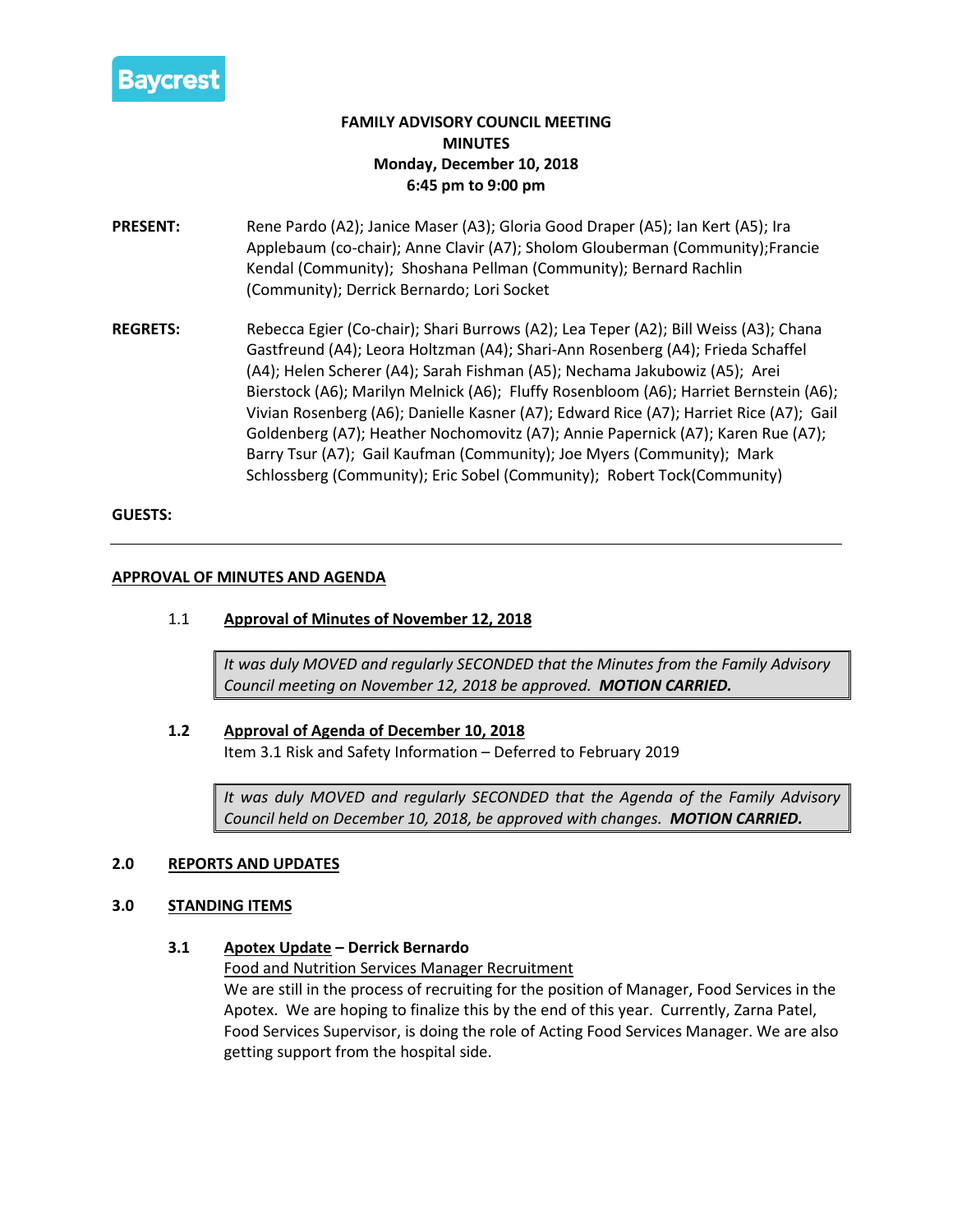## PointClickCare (Electronic Health Record Program)

PointClickCare(PCC) is the new e-health program. The program rolled out on October 30, 2018. Congratulations to the staff as they are smoothly making the transition to PCC. We did note a few departmental gaps and these are being addressed by the PCC Super Users team. We are currently focused on completing the area of Support Actions. These actions populate the PSW work format, which include all the activities of daily living. Managers are able to determine whether the Point of Care documentation by the PSW's are being completed. We also have an enhanced Nutrition Management documentation process for our dietary staff.

## Donor Funded Projects

## Wandering Unit

This project on Apotex 5 is close to completion. We have some murals to be presented to the Residents on Apotex 5 North. Apotex 5 is also the Innovation Floor. Richard Anderson, Manager of Environment Services, will be facilitating with regard to the paint colors and best practice achievements.

## Edwin Goldstein Village

This project on Apotex 2 North has completed the demolition phase and has started construction. The completion date is February/March 2019.

## Long Term Care Suites of the Future

This project will be completed by the end of December 2018. We have put in a number of new technologies to the 2 LTC suites, including Alexa, new SMART TV's, and wider bed with no bed rails.

# Ministry Funding

The Ministry funded us with \$50,000 per year to be used for falls prevention equipment. We will be using the funds to purchase new wider beds. These beds are 42" wide (our current beds are 36" wide).

# Research Projects

- We are currently doing 2 clinical trials:
	- 1. In regards to the Aprepitant study, which is an anti-nausea medication being trialed for responsive behaviors.
	- 2. Use of CT scans and how it impacts Alzheimer Dementia.
- Safely You Project will be starting in January 2019 on Apotex 5, 6 and 7
- Motiview Bike Project we are in the process of costing out the project and getting a donor through the Foundation to fund the project. We are hoping to purchase 2 bikes per floor.

## **3.2 RQI Overview**

Derrick provided information regarding the results of our recent RQI. The RQI resulted in 1 order. We have responded back to the Ministry. The issue was in regard to the storage and discard of medication. It was addressed through our pharmacy and we are still working on education for all the staff.